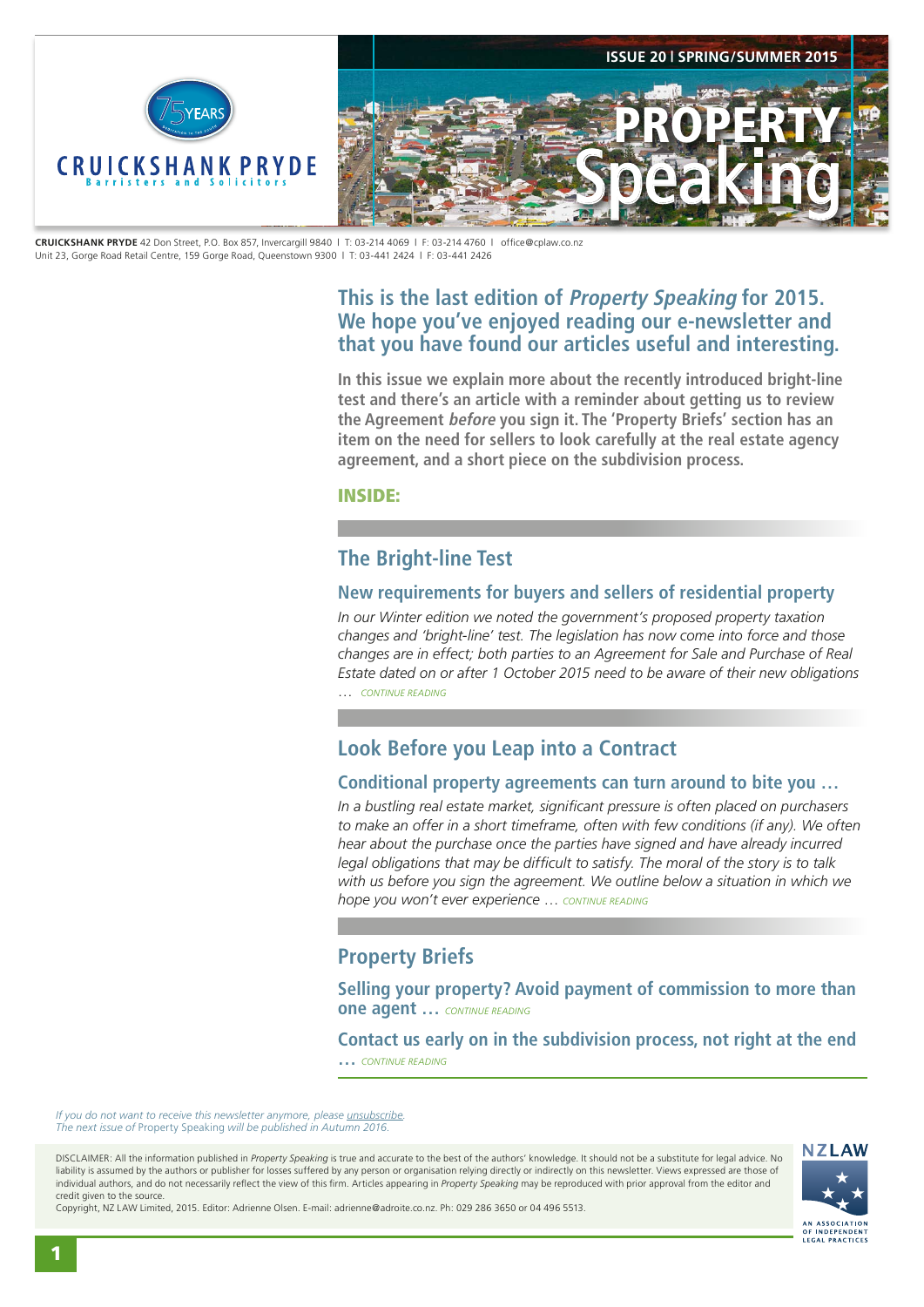### <span id="page-1-0"></span>**The Bright-line Test**

### **New requirements for buyers and sellers of residential property**

*In our Winter edition (page 4) we noted the government's proposed property taxation changes and 'brightline' test. The legislation has now come into force and those changes are in effect; both parties to an Agreement for Sale and Purchase of Real Estate dated on or after 1 October 2015 need to be aware of their new obligations.*

#### **Why have there been changes?**

The government's intention behind the bright-line test was to introduce a capital gains tax on residential property bought and sold within a two-year period. The objective is to try to curb rising house prices, driven by large numbers of property investors in the market. Reserve Bank of New Zealand statistics show that investors have accounted for 33% of new residential mortgage lending in August, compared with first home buyers who made up just 10.5%.

The sale and purchase of property will be monitored through the parties supplying a tax statement that gives their tax details to the Inland Revenue. The tax statement will provide property details, the identity of the party and whether the party will be claiming an exemption to not supply their IRD number. Both vendors and purchasers need to make sure the information they are giving in the new tax statements is correct, as knowingly giving a false tax statement may result in a fine of up to \$25,000 for a first offence.

### **The 'main home' exemption**

In our Winter edition, we noted that one of the few exemptions of the need to provide tax details is if the property is the 'main home'. The main home for tax purposes is considered to be the one dwelling that is mainly used as a residence by the person claiming the exemption, and with which the person has the greatest connection if they own more than one home.

If you are a New Zealand citizen and have been in the country within the previous three years, or you hold a New Zealand residency visa and have been in the country within the previous 12 months, you will be able to rely on the 'main home' exception. The exemption cannot be claimed by a company, an 'offshore' person, or someone who has already claimed the 'main home' category twice in the two years prior to the date of the third agreement to purchase property.

### **The effect on family trusts**

It's also clear that the 'main home' exception will not apply to family trusts. This means every trustee of the estimated 400,000 trusts in New Zealand needs to be aware that they will be required to provide an IRD number for the trust when entering into an agreement to transfer property.

A large number of New Zealand family trusts will own the family home but will not own any income earning assets, meaning the trust will not currently have an IRD number. In order to complete settlement of property transactions, trustees must apply for an IRD number – a process which may take up to three weeks. Forms to make an application are available online, with the applicant required to provide a copy of the trust deed along with tax details of each trustee. Inland Revenue will then issue the trust with its own IRD number which is entirely separate to that of the trustees.

To avoid delays in settlement, we recommend applying for an IRD number for your trust before you even start the buying or selling process. Your transfer cannot be registered without an IRD number, meaning that if you can't supply the IRD number you will not be moving into your home on the day you planned, and you may also face hundreds of dollars in penalty interest.

If you need help to obtain an IRD number for your trust, or you have questions on how these changes may affect you, do get in contact with us as early in the process as possible.  $\blacksquare$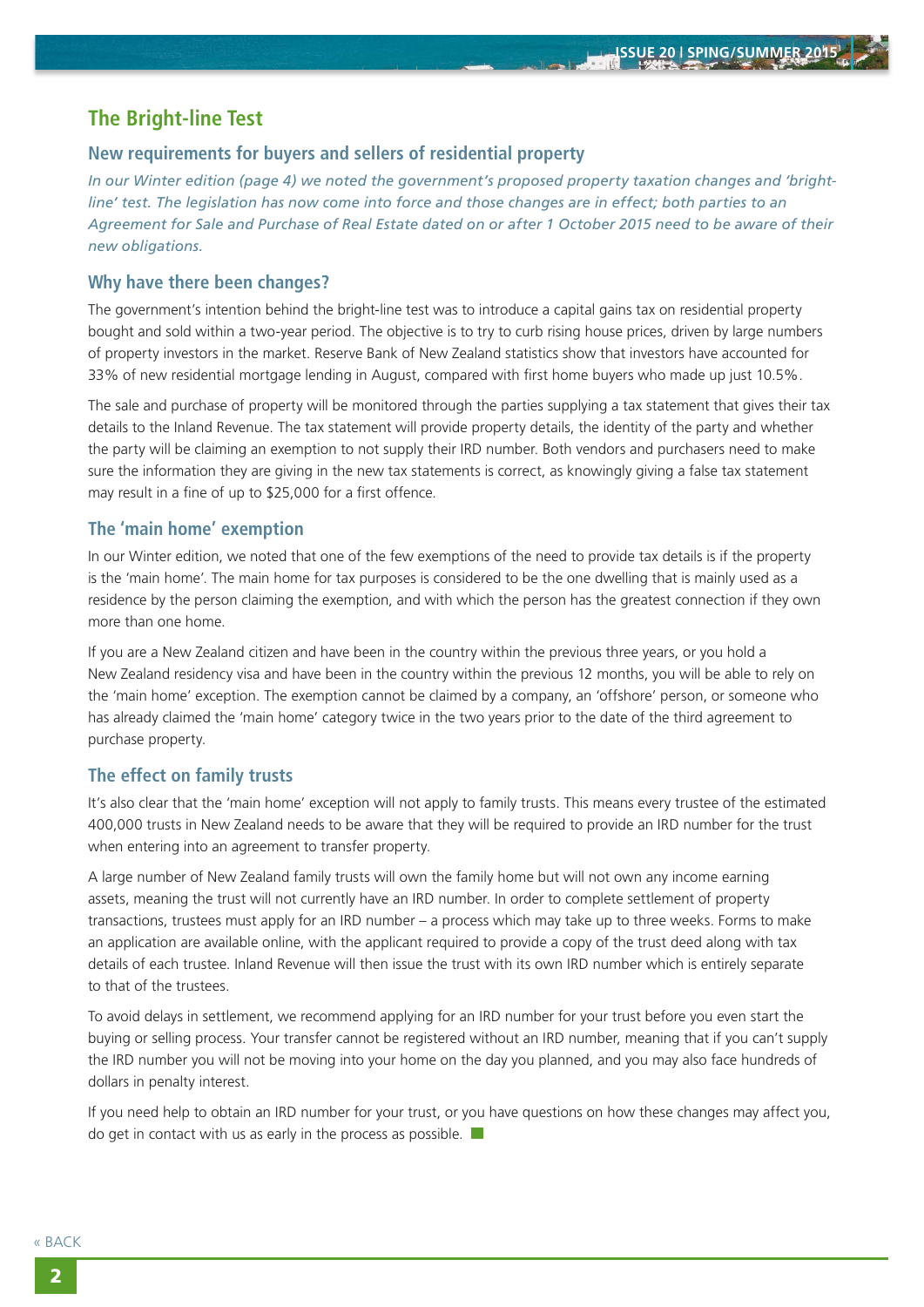## <span id="page-2-0"></span>**Look Before you Leap into a Contract**

#### **Conditional property agreements can turn around to bite you …**

*In a bustling real estate market, significant pressure is often placed on purchasers to make an offer in a short timeframe, often with few conditions (if any). We often hear about the purchase once the parties have signed and have already incurred legal obligations that may be difficult to satisfy. The moral of the story is to talk with us before you sign the agreement. We outline below a situation that we hope you won't ever experience.*

Rob and Jess Brown<sup>1</sup> submitted an offer to buy their first home. The real estate agent had assured the Browns that the property was built in the 1950s, and it was solid. They made an offer of \$310,000 which was conditional on a satisfactory building report being obtained. Rob and Jess decided a finance condition wasn't necessary because their banker had said they were pre-approved to purchase up to \$350,000. The agent told the Browns they should make a quick offer to secure this property; they decided there wasn't enough time to consult their lawyer, Paul, before signing.

The offer was accepted; lawyer Paul advised Jess to contact a certified builder for a pre-purchase report. Against Paul's advice, Jess decided to take a cheaper option and asked her brother, Alan, an apprentice builder, to prepare a report in exchange for a box of beer.

The night before the condition was due to be satisfied, Jess was still waiting for the report. Alan promised he would inspect the property after work and email Jess once it was done.

When lawyer Paul called Jess, she told him that only the previous night Alan had identified that the property's electrical wiring was outdated. Although Alan hadn't emailed a report, Jess had already advised the agent that the building report condition wasn't satisfied and that the agreement was cancelled.

Paul told Jess and Rob that they had an obligation under the building report condition to provide the vendor with a written copy of the report. Alan quickly emailed Paul explaining the electrical issues, but Paul had concerns about Alan's report.

Paul wasn't surprised when the vendor's lawyer raised issues with the form and content of Alan's report and asked Rob and Jess to rethink their cancellation of the contract. The vendor's lawyer indicated that Rob and Jess hadn't done all they reasonably should have to satisfy the building report condition. The written report (email) was obtained after their notification of cancellation, was very informal (email only) and wasn't from an experienced builder. Paul also advised that they risked being sued for the vendor's loss on resale and were fortunate not to be sued already.

Rob and Jess realised they couldn't cancel solely due to the electrical issues, as this was not a condition of their agreement. They confirmed that the building report condition was satisfied, and they would complete their own electrical work. They then went to the bank and asked for loan documents to be prepared. Their banker was surprised because the bank hadn't approved the property as security for the loan; the pre-approval only approved the Browns for servicing a loan. The bank also required an insurance certificate prior to drawdown.

The insurance company refused to cover the property without an electrical report due to its age. Rob called an electrician to arrange an urgent electrical report, which confirmed the property had old wiring. The insurer refused to cover the property until it was rewired. Paul advised Rob and Jess that there were significant risks involved with renovating a property before settlement, but they had few options. The electrical work took an additional week to complete, causing penalty interest for late settlement of \$90/day.

In the end Rob and Jess successfully purchased their new home. Although they love their new house, they agreed that next time they buy a property they will talk with their lawyer before signing an agreement or attempting to satisfy any conditions.